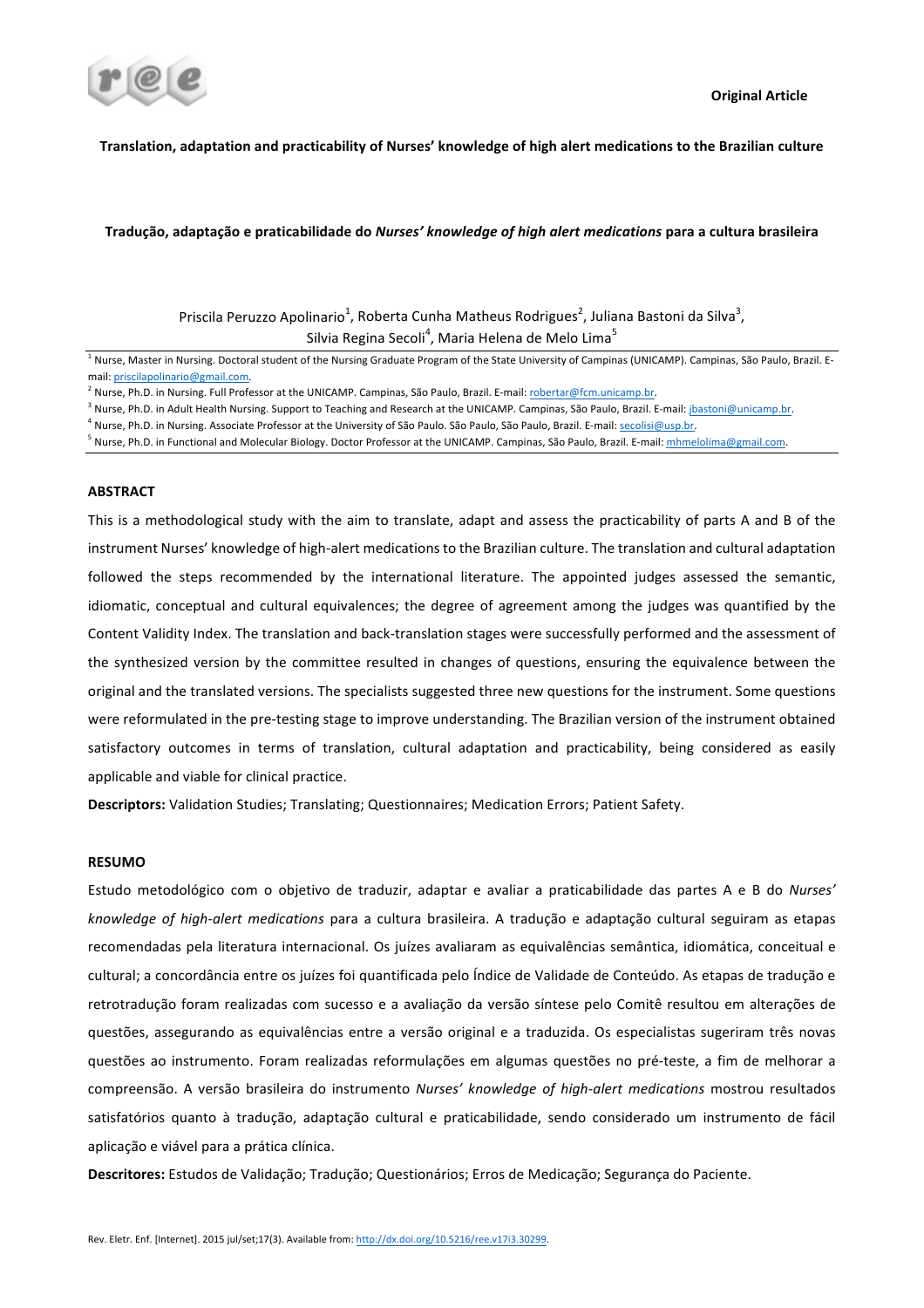## **INTRODUCTION**

High-alert medications are described in the international literature as potentially dangerous, since they present greater risks of significant damage to patients when misused $^{(1)}$ . This definition does not indicate that mistakes associated with these drugs are the most frequent, but rather that the consequences of a mistake related to such drugs are generally more severe<sup>(1-1)</sup> 2).

In this sense, incidents of serious damage and/or death are often related to inadequate use of high-alert medications, although medication errors usually occur in health services, and in most cases, patients are not injured. A previous study, which analyzed data from the the American platform MedMarx for reporting medication errors, showed that the five major drugs mentioned in the reports of all incidents with medication (whether damaging or not) were high-alert medications<sup>(3)</sup>. Such data make it evident that medication errors related to high-alert medications represent a potential risk for non-fatal errors as well as for harmful incidents.

Errors and undesirable complications related to the treatment of patients currently represent one of the major challenges for the improvement of quality and safety of patients<sup>(4-5)</sup>. Medication errors associated with high-alert medications, as a result of severe consequences for patients, have become part of recommendations and priority strategies of health agencies and organizations specialized in the improvement of patient safety<sup>(6-7)</sup>.

It is known that approximately 60% of medication errors occur in the drug administration process<sup>(3)</sup>, which is one of the main responsibilities of the nursing staff and requires deep knowledge from nurses in terms of mode of action, adverse reactions and interaction of drugs<sup>(8)</sup>.

Throughout their professional training, nurses gain specific knowledge and skills that qualify them for the administration of drugs. However, the lack of knowledge of nursing professionals has been pointed out as one of by focusing on pharmacological knowledge, with the aim to improve safety in drug administration<sup>(10,12-13)</sup>, among which, high-alert medications.

However, the development of educational strategies that aim to reduce errors involving high-alert medications presupposes knowing the complexity of the drug use system, considering the multiprofessional feature of this process, in such a way that all health care professionals be involved in the outline of interventions that seek patients' safety.

In the international literature, there are reports of the importance of the objective assessment of the knowledge of nurses regarding high-alert medications, by means of reliable and valid instruments of measurement $^{(14-15)}$ .

The Nurses' knowledge of high-alert medications (NKHAM), developed by researchers from Taiwan in 2006, has proven to be reliable and valid for the assessment of the knowledge of nurses regarding high-alert medications<sup> $(11)$ </sup>. The instrument was applied to a sample of 305 nurses selected by the snowball method, in order to evaluate the reliability and validity of content and construct by means of the contrasting groups method.

The reliability of questions, in a true or false design, was estimated through internal consistency by means of the Kuder-Richardson Formula 20 (KR-20), where  $\alpha$ = 0.74 was found for the total sample of the 305 nurses studied. The validity of the construct showed that the set of 20 questions was able to distinguish the difference of knowledge scores between two groups of nursing students: one group had the Registered Nurse  $-$  RN license (n=30) and the other was made up of undergraduate students of the last semester, who had no RN license (n=30) (students with RN vs. students without RN: 63.8 (12.9) vs. 53.0 (14.5), t=3.01;  $p=0.004$ <sup>(11)</sup>.

In the Brazilian culture, the literature shows a significant gap in the use of reliable and valid instruments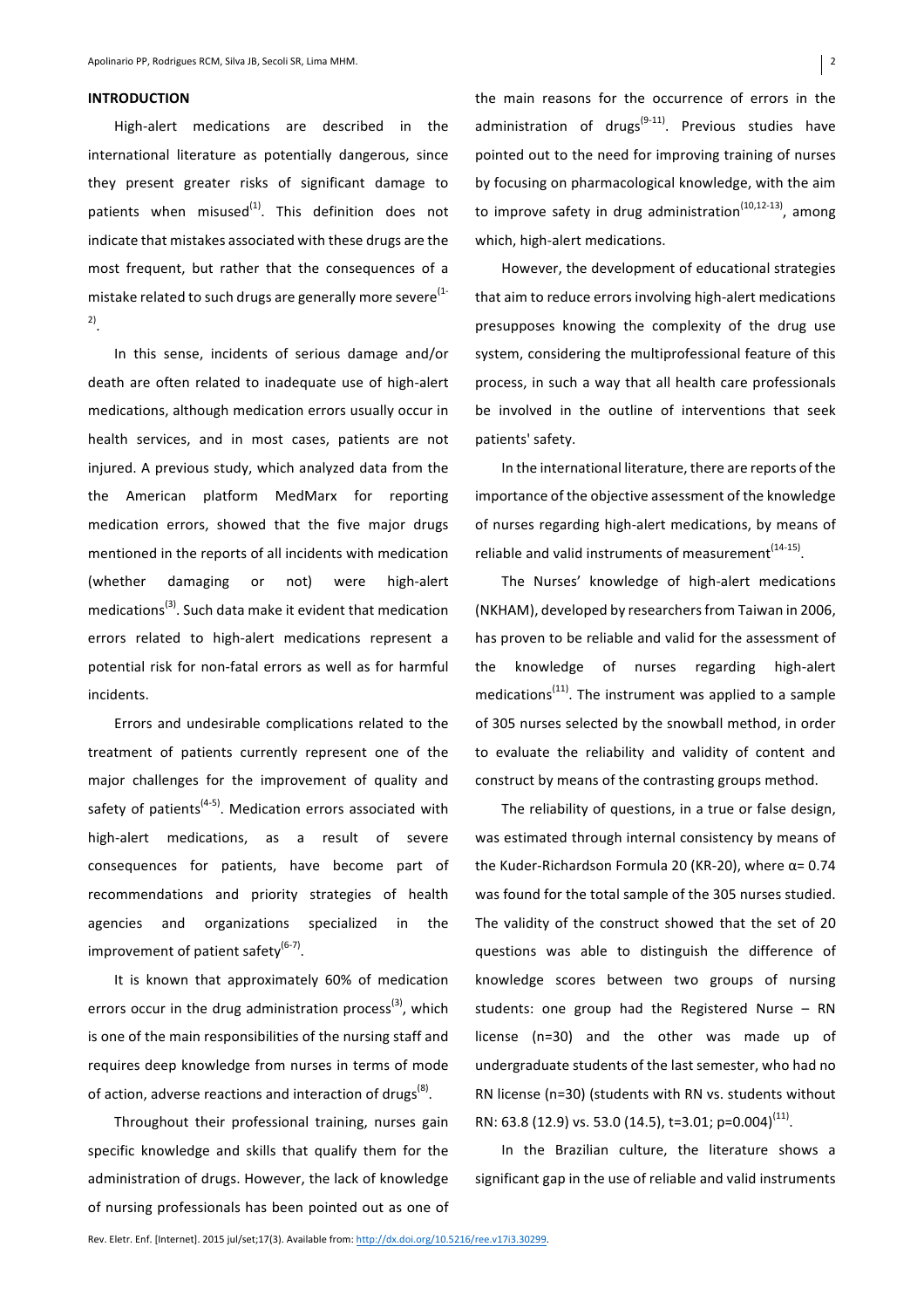that enable the measurement of knowledge of nurses regarding high-alert medications.

Considering the importance of an objective assessment of this knowledge among Brazilian nurses and the recommendations of the literature to use the process of cultural adaptation in the absence of a valid instrument for the desired context  $(16)$ , the objective of this study was to translate and adapt parts A and B of the Nurses' knowledge of high-alert medications  $-$  NKHAM<sup>(11)</sup> into Brazilian Portuguese and assess its practicability.

## **METHOD**

This is a methodological study, which consists of the investigation of the method of production, organization and analysis of data, with the purpose of creating and validating research instruments and techniques<sup>(17)</sup>.

The questionnaire that was submitted to the adaptation to the Brazilian Portuguese language was created by Hsaio et al. $^{(11)}$  and aims to assess the knowledge of nurses about high-alert medications. It consists of two sections: Section 1, which assess nurses' knowledge of high-alert medications, and Section 2, which aims to analyze errors related to drug administration. 

Section 1, which assesses the nurses' knowledge, is composed of the following parts: **Part A - Drug** administration, composed of 10 true or false questions which assess knowledge of route and dose of drug administration; **Part B - Regulations of drugs**, composed of 10 true or false questions, subsequent to Part A, which determine how high-alert medications must be stored, provided and prescribed; Part C - Contributing factors, which consider personal details and those related to respondents' work experience (age, education, time worked) and training programs that contributed to nurses' knowledge of high-alert medications; and Part D -**Self-assessment**, which enables a subjective selfevaluation by respondents about three factors related to high-alert medications - 1. Barriers encountered (composed of 14 barriers presented as multiple-choice 

questions; 2. Degree of knowledge (consisting of five levels that range from "sufficient" to "completely insufficient"; and 3. Need for training (consisting of three options "necessary", "no comments", and "unnecessary")

In Section 2, named Error Events, respondents are required to describe a common error of drug administration, with information about the nature of the error and its consequences for the patient, if any. Anonymity is ensured to both respondents and their institutions. 

The 20 true or false questions that compose parts A and B of section 1 were developed on the basis of a broad review of the literature and of consultation of specialists<sup>(11)</sup>. It is a short instrument, designed to be responded individually by means of dichotomous questions, for which respondents answer true or false for each statement, generating arbitrary scores. Each correct answer receives five points, which results in a possible total of 100 points. High scores indicate a high degree of knowledge and low scores indicate a low degree of knowledge of high-alert medications.

The cultural adaptation process that was used followed the recommendations proposed by Beaton et al. $^{(18)}$ , which are broadly used in the international literature. It consists of the initial translation, the synthesis of translations, back-translation, an expert committee review and pre-testing<sup>(18)</sup>.

After obtaining the author's consent, parts A and B were independently translated from the original version of the instrument by two bilingual translators, whose native language was Brazilian Portuguese. Only one of the translators was informed about the objectives of the study<sup>(18-19)</sup>. There was no exchange of information between translators, so two independent translations of the NKHAM 20 questions were produced: translation 1 (T1) and translation 2 (T2).

In order to synthesize the translations, versions T1 and T2 were analyzed and compared jointly by researchers and an English language specialist<sup> $(18)$ </sup>. The differences between translations T1 and T2 were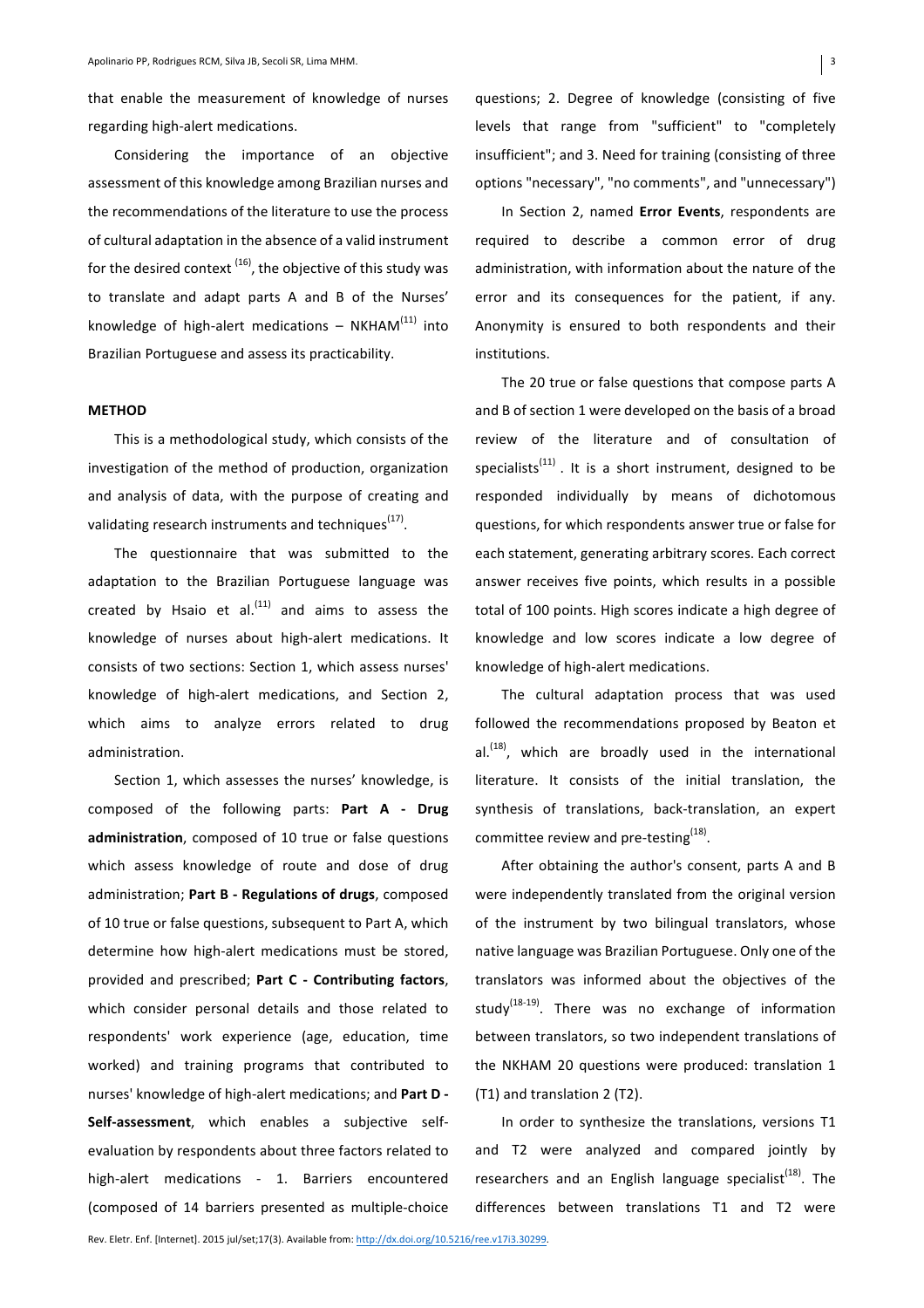analyzed until a consensus was reached between researchers, after which a final version was produced (T12).

The translated synthesis (T12) was back-translated into English by two other translators, whose native language was English and who did not participate in the first translation stage. These translators were not informed about the concepts and objectives of the instrument and did not have a degree in life sciences. At the end of this stage, two versions were produced: backtranslation 1 (BT1) and back-translation 2 (BT2). The backtranslation of the instrument aims to review data; it is a conference process of the version produced that has the purpose of checking whether the translated instrument reflects the original one, thus ensuring the quality of cultural adaptation $^{(18-19)}$ .

Subsequently, a specialist committee was formed to assess the validity of the synthesized version content of the NKHAM questions so as to obtain the version for pretesting application $(18-20)$ .

This committee was composed of seven bilingual specialists, namely: two PhD professors in Linguistics, one PhD professor in nursing with experience in research methodology, one PhD professor in nursing with experience in teaching, support and research in high-alert medications and health care of ICU patients, one PhD professor in pharmacy with experience in HAM studies, one Master in nursing with experience in high-alert medications and care of ICU patients, and one nurse with experience in high-alert medications and care of ICU patients.

The assessment of the instrument items was performed in order to obtain the semantic, idiomatic, cultural and conceptual equivalences. The percentage of agreement among specialists as to the instrument assessment and its items was obtained by means of the calculation of the content validity index - CVI $^{(21)}$ .

The judges' analysis was grounded by the translated versions (T1 and T2), the translation synthesis, the backtranslations (BT1 and BT2), the NKHAM original version, as well as by the recommendations of the literature regarding semantic, idiomatic, cultural and conceptual equivalences. Such process aims to ensure that the final translated version respects the meaning of the original English version, to make sure that the situations referred to in the items actually assess the nurses' knowledge of high-alert medications and analyze whether these items are culturally relevant to the target population<sup>(18-19)</sup>.

After the content validity step, a pre-test was performed, with the application of the NKHAM adapted version to 40 nurses, from both genders, with experience in ICU or semi-intensive unit, from a teaching hospital in a countryside city of the state of São Paulo. Nurses with less than 12 months of professional experience were excluded, so as to ensure a minimum experience from participants in the administration of high-alert medications. 

After responding to the questionnaire, participants were interviewed with the purpose of investigating the practicability of the instrument, that is, problems encountered by them regarding the understanding of each sentence as well as the detection of difficult terms.

Pre-testing data were submitted to a descriptive analysis by means of the Statistical Package for the Social Sciences (SPSS), version 17.0.

The CVI was used to assess the degree of agreement among judges who participated in this stage of the content validity. This index allows for the analysis of each item individually, and subsequently, the instrument as a whole<sup>(20)</sup>. The agreement among reviewers regarding each item of the instrument was measured by means of a Likert scale, with scores ranging from 1 to 4 (1 = not equivalent;  $2 =$  impossible to assess equivalence without reviewing the item;  $3 =$  equivalent, but needs minor changes; and  $4 =$  totally equivalent). Items that obtained scores of 1 or 2 were reviewed or eliminated $(20)$ . The calculation of the CVI for each item consisted of the division between the number of answers with scores 3 or 4 by the total number of answers<sup>(22)</sup>. The literature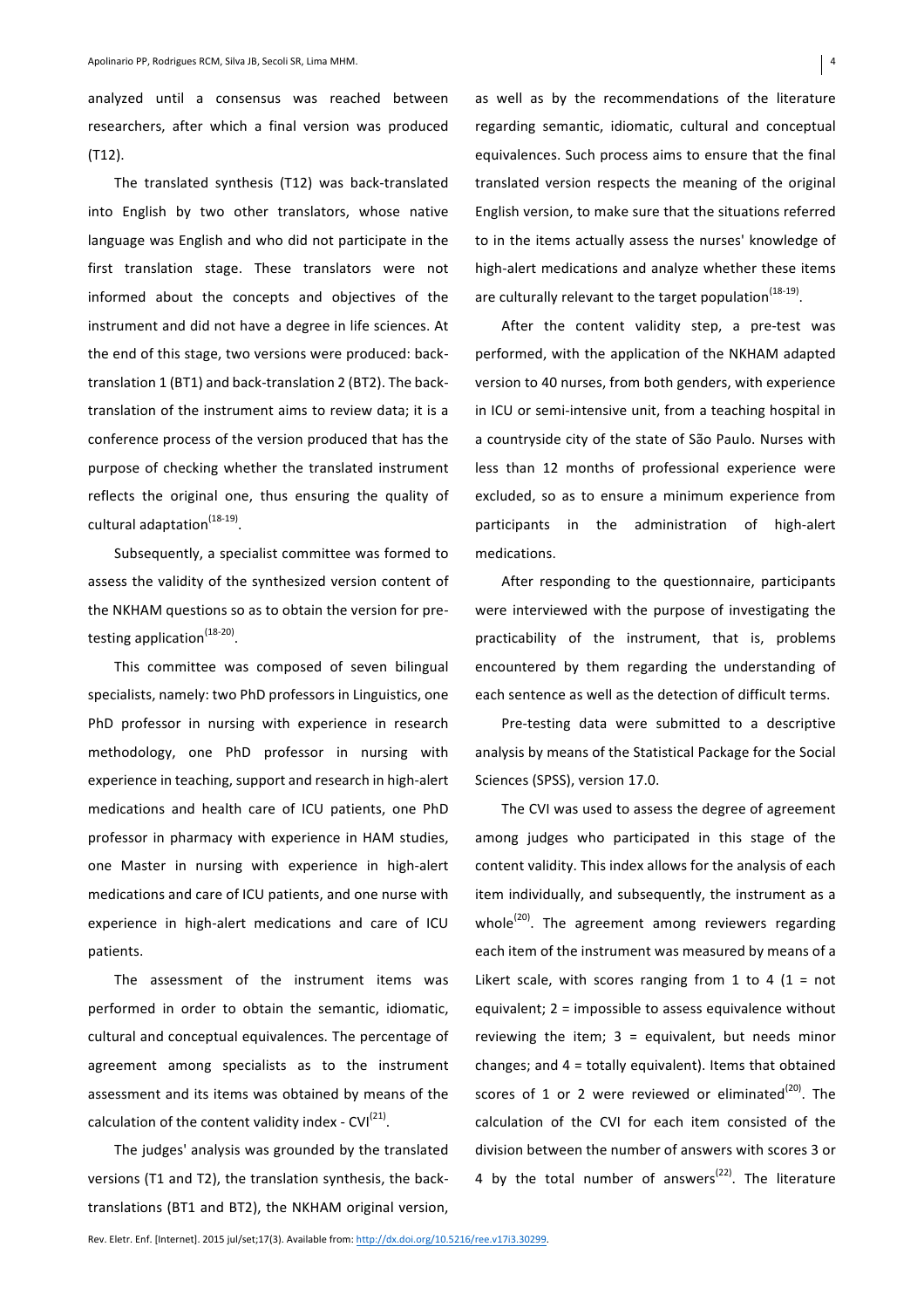recommends a CVI  $> 0.78$  for analyses of committees composed of six or more judges $(21-23)$ .

The practicability of the Brazilian version of NKHAM parts A and B was investigated by means of the application of a valid questionnaire<sup>(24)</sup>, for which the ease to understand, interpret and answer the questions of the adapted instrument was considered.

The study proposal was approved by the university's Research Ethics Committee under number 442.552/2013. All nurses enrolled signed a Free and Informed Consent Form. 

## **RESULTS**

The translation, synthesis and back-translation steps were satisfactorily performed. In the initial stage of the translation process of the NKHAM 20 questions, the following considerations stood out:

• the terms "Push fast", "Fast IV infusion" and "Fast IV push" were considered as synonymous and were translated as "infunda rapidamente", according to the author's recommendation in the original instrument;

- the concentration of the KCl electrolyte at 15% was changed to 19.1% so as to obtain a cultural equivalence, since the 19.1% concentration is the most common in the Brazilian context:
- considering the cultural and idiomatic equivalences, the terms "drug", "expression" and "port A route" were translated as "*medicamento*", "*medida*" and "port-a-Cath", respectively.

## **Results of the content validity stage**

The semantic, idiomatic, conceptual and cultural equivalences of the synthesized version of the instrument questions were assessed by the committee of judges. At this stage, the CVI was calculated for each item of the NKHAM synthesized version. The degree of agreement among specialists is presented in Table 1.

Table 1: Content validity indexes (CVI) obtained from the specialists committee regarding semantic, idiomatic, conceptual and cultural equivalences of the Brazilian version of the Nurses' knowledge of high-alert medications - NKHAM.

| Item        | <b>Semantic Equivalence</b> | <b>Idiomatic Equivalence</b> | <b>Conceptual Equivalence</b> | <b>Cultural Equivalence</b> |
|-------------|-----------------------------|------------------------------|-------------------------------|-----------------------------|
| $\mathbf 1$ | 0.86                        | 0.86                         | 0.86                          | 0.86                        |
| 2           | 1.0                         | 0.86                         | 0.86                          | 0.86                        |
| 3           | 1.0                         | 0.86                         | 0.86                          | $1.0\,$                     |
| 4           | 0.71                        | 0.71                         | 0.71                          | 0.57                        |
| 5           | 1.0                         | $1.0\,$                      | $1.0\,$                       | $1.0\,$                     |
| 6           | 0.86                        | $1.0\,$                      | 0.86                          | 0.86                        |
| 7           | 1.0                         | 1.0                          | $1.0\,$                       | $1.0\,$                     |
| 8           | 0.43                        | 0.43                         | 0.57                          | 0.57                        |
| 9           | $1.0\,$                     | $1.0\,$                      | $1.0\,$                       | $1.0\,$                     |
| 10          | $1.0\,$                     | 0.86                         | $1.0\,$                       | 0.86                        |
| 11          | 0.57                        | 0.57                         | 0.57                          | 0.57                        |
| 12          | 1.0                         | $1.0\,$                      | $1.0\,$                       | 1.0                         |
| 13          | 1.0                         | $1.0\,$                      | $1.0\,$                       | $1.0\,$                     |
| 14          | $1.0\,$                     | $1.0\,$                      | $1.0\,$                       | $1.0\,$                     |
| 15          | 1.0                         | 1.0                          | 1.0                           | 0.86                        |
| 16          | 0.86                        | 0.86                         | 0.86                          | 0.86                        |
| 17          | 1.0                         | 0.86                         | 0.86                          | 0.86                        |
| 18          | $1.0\,$                     | $1.0\,$                      | $1.0\,$                       | $1.0\,$                     |
| 19          | $1.0\,$                     | $1.0\,$                      | $1.0\,$                       | $1.0\,$                     |
| 20          | 1.0                         | $1.0\,$                      | 1.0                           | 0.86                        |

Campinas, São Paulo, Brazil, 2014.

At this assessment stage, questions 5, 7, 9, 12, 13, 14, 18 and 19 obtained CVI = 100%, and of this set of questions, numbers 5, 7, 13, 14 and 19 were not modified.

Although satisfactory CVIs were obtained for questions 9,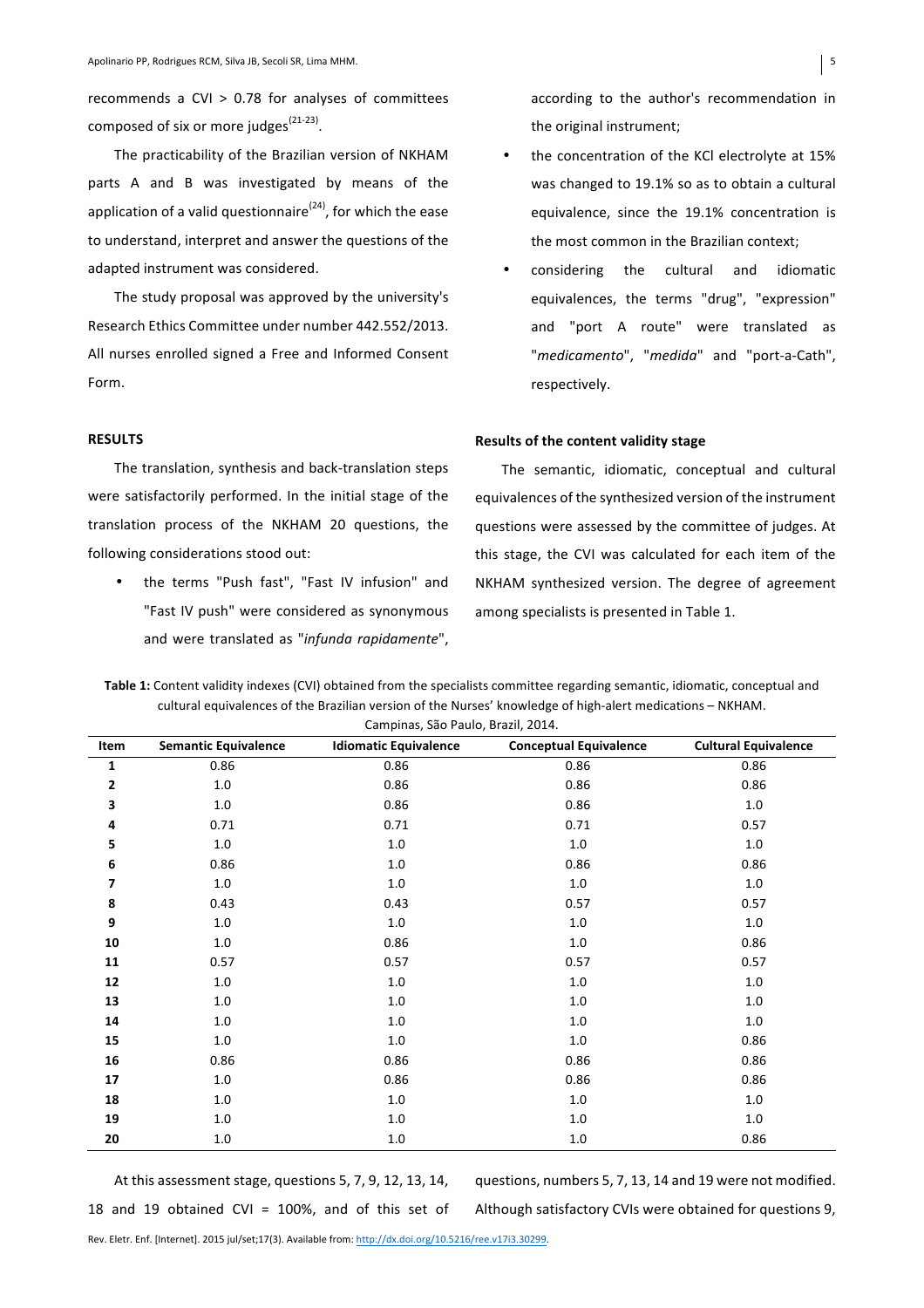12 and 18, changes were made considering the relevance of suggestions made by one of the judges.

Therefore, the translation of question 9 "*Quando ocorrer uma emergência infunda rapidamente 10 ml de*  CaCl<sub>2</sub>10% intravenoso em 1-2 minutos" (In case of emergency, fast IV push 10 ml de  $CaCl<sub>2</sub>10%$  in 1-2 minutes) was altered to "*Em situações de emergência, infundir rapidamente Cloreto de Cálcio* 10% - 10 ml por via intravenosa em 1-2 minutos" (In case of emergency, fast IV push 10% calcium chloride in 1-2 minutes) for the sake of clarity. Questions 12 and 18 were changed in order to comply with grammar rules and to replace difficult and/or not frequent terms with a corresponding synonym that was easier to understand.

Questions 1, 2, 3, 6, 10, 15, 16, 17 and 20 obtained a CVI between 0.86 and 0.96, which is considered satisfactory<sup>(21-23)</sup>. However, questions 1, 2, 6, 15, 16 and 20 were also modified in order to comply with grammar rules, and difficult terms were also replaced with a corresponding synonym. In question 3, the term "*sérico*" (serum) was added to qualify and specify the term " *baixo nível de sódio"* (low level of sodium), and in question 10, the term "*antineoplásico*" (antineoplastic) was added to better qualify the term "*quimioterápico"* (chemotherapeutic).

Questions 4, 8 and 11 obtained a CVI of 0.67, 0.5 and 0.57 respectively and were changed. Question 4 "A via de Port-a-Cath pode ser usada para retirada de sangue e *infusão de medicamentos em geral*" (Port-a-Cath can be used for drawing blood and infusion of medications in general) was changed after a broad debate about the translation and adaptation of the term Port-a-Cath. Thus, the wording of this question was changed to "*Em geral, o cateter venoso totalmente implantável (Port-a-Cath®) pode ser usado para coleta de sangue e infusão de medicamentos"* (In general, totally implantable venous catheters (Port-a-Cath®) can be used for blood collection and medication infusion). Questions 8 and 11 were considered ambiguous regarding the equivalence and were edited for the sake of clarity and objectivity.

After the recommendation by the committee of specialists and the consent of the author of the original instrument, three questions were added to the Brazilian version, two in Part A: Knowledge of drug administration, and one in Part B: Regulations of drugs (Chart 1).

Hence, the Brazilian version of NKHAM Parts A and B for pre-testing application totaled 23 questions, being 12 in Part A and 11 in Part B. The inclusion of these items was considered as essential for the optimization of patient safety in the use of high-alert medications.

**Chart 1:** List of questions added to Parts A and B of the Brazilian version of the Nurses' knowledge of high-alert medications – NKHAM, Campinas, São Paulo, Brazil, 2014.

| Part A                                                    | Part B                                                               |
|-----------------------------------------------------------|----------------------------------------------------------------------|
| 11. The concentrations of heparin administered            |                                                                      |
| subcutaneously and/or intravenously are the same, and     | 11. The use of "if needed" for high-alert medication is safer, as it |
| therefore, can be interchanged (As concentrações de       | allows nurses to administer medication according to patients'        |
| heparina administrada por via subcutânea e/ou intravenosa | clinical condition, for instance, to administer an analgesic until   |
| são as mesmas e, portanto, podem ser trocadas entre si).  | the pain ceases (O uso do "se necessário" para medicamentos de       |
| 12. The prescription of medication with a zero after the  | alta vigilância é mais seguro, pois permite ao enfermeiro            |
| decimal point (10.0 ml) improves safety in drug           | administrar o medicamento conforme a clínica do paciente,            |
| administration (A prescrição de medicamentos utilizando o | como por exemplo, administrar um analgésico até cessar a dor         |
| zero depois da vírgula (10,0 mL) melhora a segurança na   | do paciente).                                                        |
| administração de medicamentos).                           |                                                                      |

#### **Pre-testing analysis**

The pre-testing sample was mainly composed of female nurses  $(85.0\%)$ , with a mean age of 37.7  $(7.7)$ years, mean experience of 11.0 (7.6) years and working

time at the institution of  $10.1$  (8.5) years. After pretesting, the need for changing 16 items was found, which was specified according to parts A and B of the NKHAM Brazilian version.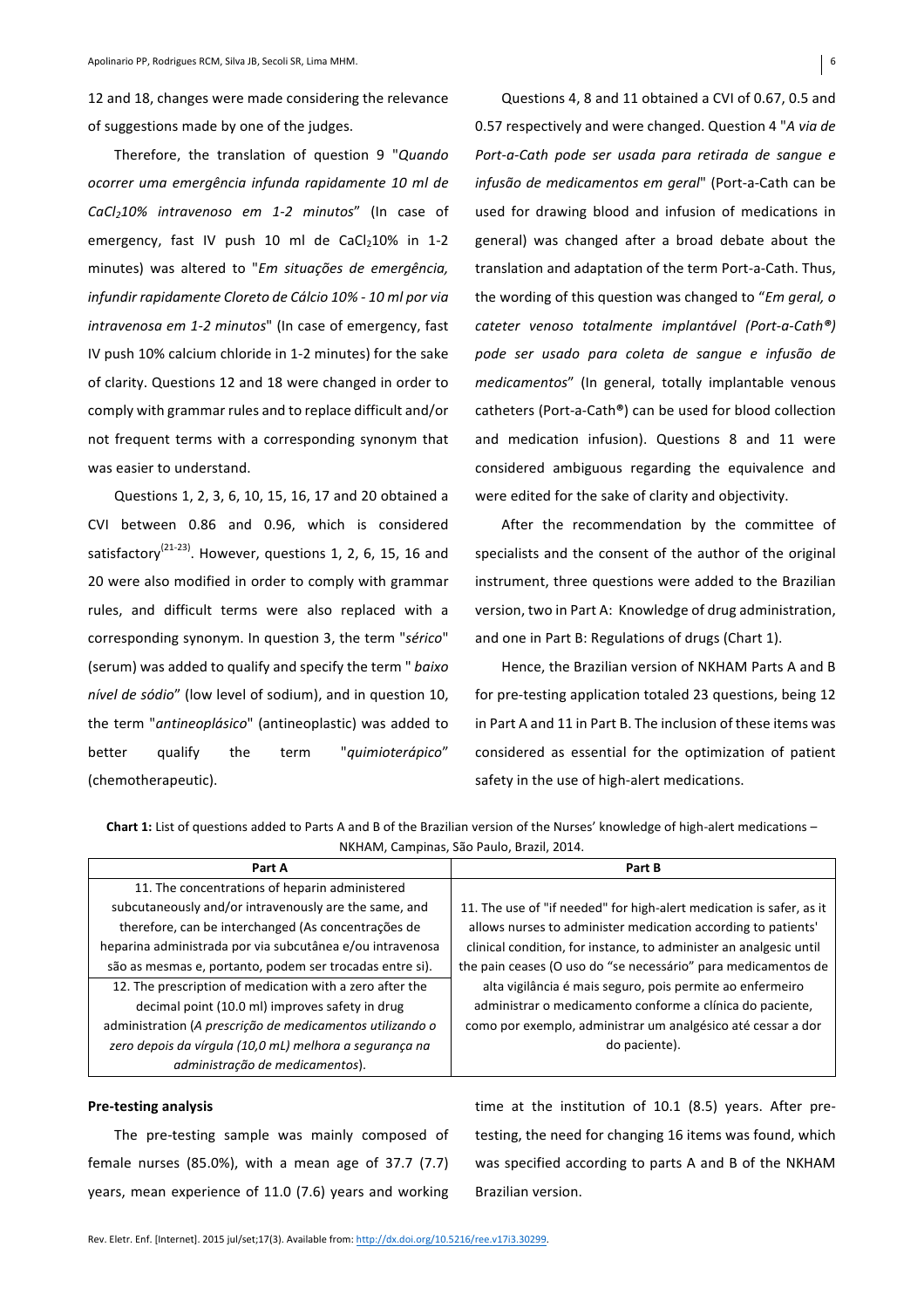Regarding Part A: Knowledge of drug administration, questions 4, 5, 10 and 12 remained unchanged. In questions 2, 3, 7, 8 and 9, the electrolytes structural formulas were replaced with the injectable electrolytes nomenclature. 

In order to obtain semantic and idiomatic equivalences, the term "*deve-se*" (must) was included before the specification of the drug infusion mode referred to in each item of questions 3 and 9; in question 7, the term "Os eletrólitos injetáveis" (the injectable electrolytes) was included at the beginning of the sentence and the term "e podem ser permutados" (and can be exchanged) was replaced with "*portanto podem ser trocadas entre si*" (therefore can be interchanged). The grammatical structure of question 6 was switched, with the inclusion of the term "concentração" (concentration) and the replacement of "*epinefrina*" (epinephrine) with "*adrenalina*" (adrenaline). In question 11, the term "portanto intercambiáveis" (therefore interchangeable) was replaced with "*portanto podem ser* trocados entre si" (can be interchanged).

As for the conceptual equivalence, question 1 was also modified in order to avoid ambiguity in the understanding of the concept expressed in the question.

Regarding Part B: Regulation of drugs, questions 1, 3 and 4 remained unchanged. In questions 6 and 7, the electrolytes structural formulas were replaced with the injectable electrolytes.

In order to obtain semantic and idiomatic equivalences, grammar corrections were made in questions 2 and 8; in question 5, the term "atracúrio" (atracurium) was replaced with "*relaxante muscular*" (muscle relaxant). Still regarding semantic and idiomatic equivalences, questions 9 and 10 had the term "*do medicamento*" (of the medication) added at the end of the sentence to define the noun "*dose*". In question 11, the sentence "como, por exemplo, administrar um *analgésico até cessar a dor do paciente*" (for instance, to administer analgesic until the pain ceases) was excluded, as it was considered unnecessary. The final Brazilian version of the NKHAM was then obtained.

The synthesized version evaluated by the specialists committee and the final version obtained after the process of translation and adaptation of NKHAM parts A and B into Brazilian Portuguese are presented in Chart 2.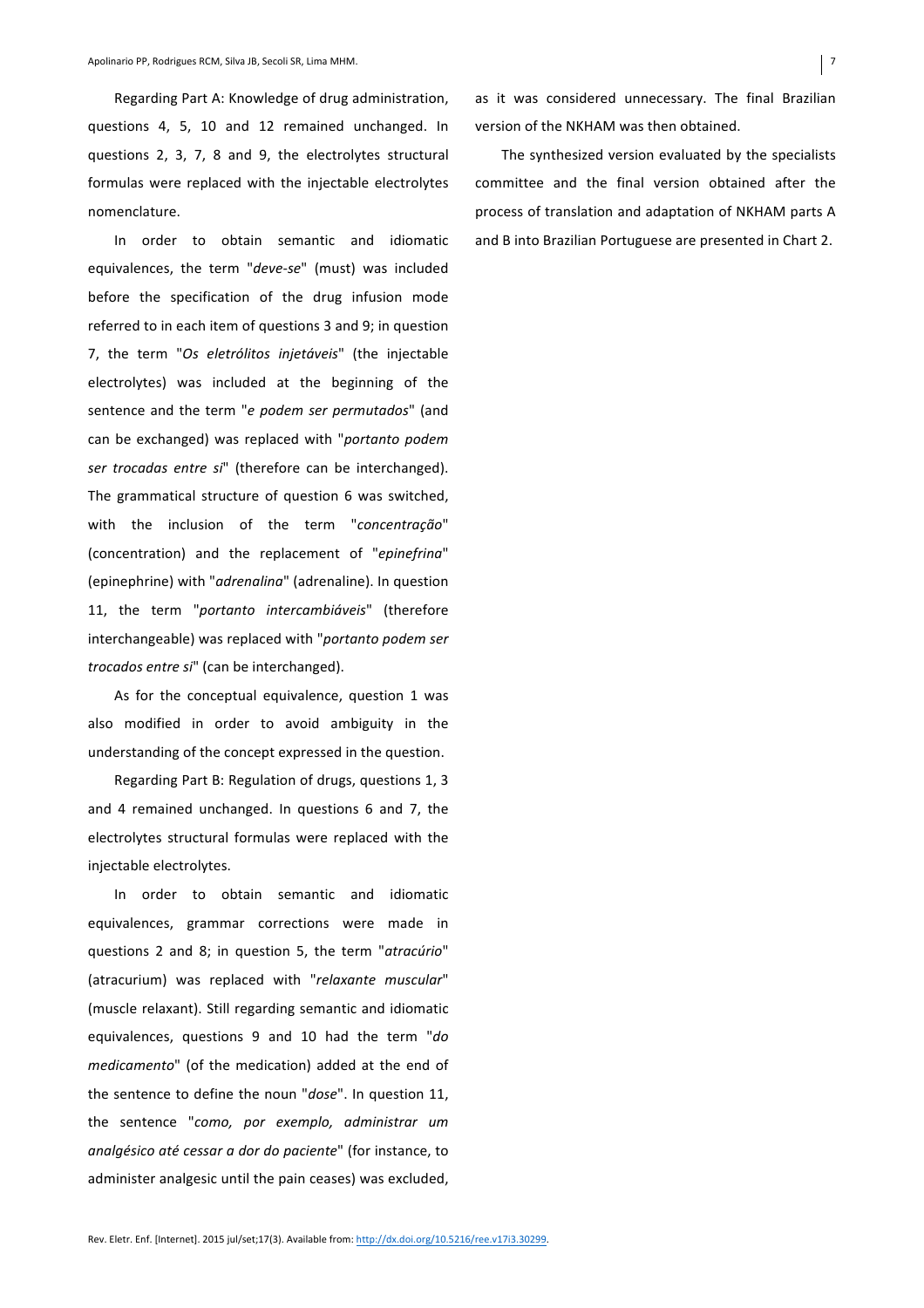Chart 2: Presentation of the synthesized version submitted to content validation and the final version of parts A and B of the Nurses' Knowledge of High Alert Medications translated and adapted to Brazilian Portuguese. Campinas, São Paulo, Brazil, 2014.

|    | Synthesized version - Nurses' Knowledge of High Alert     | Brazilian version - Nurses' Knowledge of High Alert                |  |  |  |  |
|----|-----------------------------------------------------------|--------------------------------------------------------------------|--|--|--|--|
|    | <b>Medications</b>                                        | <b>Medications</b>                                                 |  |  |  |  |
|    | Part A - Knowledge of drug administration                 |                                                                    |  |  |  |  |
|    |                                                           | "cc" or "ml" are the units of measurement used in the insulin      |  |  |  |  |
| 1  | "cc" or "ml" are the dosage units for insulin injection.  | syringe scale.                                                     |  |  |  |  |
|    | In the event of emergencies such as ventricular           | In emergency situations, such as ventricular fibrillation, 19.1%   |  |  |  |  |
| 2  | fibrillation, perform a fast IV infusion of 10ml of KCl   | potassium chloride must be infused via intravenous route.          |  |  |  |  |
|    | 19.1%.                                                    |                                                                    |  |  |  |  |
| 3  | Fast IV push of 3% NaCl 500ml for patients with low       | Sodium chloride at 3% - 500ml must be pushed fast via              |  |  |  |  |
|    | levels of sodium.                                         | intravenous route in patients with low levels of sodium serum.     |  |  |  |  |
| 4  | The Port-a-Cath route can be used for blood draw and      | Usually, the implantable venous system (Port-a-Cath ®) can be      |  |  |  |  |
|    | drug medication infusion in general.                      | used for blood draw and medication infusion.                       |  |  |  |  |
| 5  | Insulin syringe can be replaced with a 1ml syringe.       | Insulin syringes can be replaced with 1ml syringes.                |  |  |  |  |
| 6  | Fast IV infusion of 1 ampoule of epinephrine 1:1000 for   | For patients with slight allergic reactions, the adequate          |  |  |  |  |
|    |                                                           | treatment is 1 ampoule of adrenaline, at a 1:1000                  |  |  |  |  |
|    | patients with moderate allergic reaction.                 | concentration, by a fast IV infusion.                              |  |  |  |  |
|    |                                                           | The injectable electrolytes sodium gluconate 10% and calcium       |  |  |  |  |
| 7  | Sodium gluconate 10% and $CaCl2$ 10% are the same         | chloride 10% are the same drug and therefore they can be           |  |  |  |  |
|    | drug and are interchangeable.                             | interchanged.                                                      |  |  |  |  |
| 8  | KCl 19.1% is best added to the Ringer's solution for fast | For fast infusion, it is better to add potassium chloride 19.1% to |  |  |  |  |
|    | infusion.                                                 | the Ringer's solution.                                             |  |  |  |  |
| 9  | When an emergency occurs, push fast 10ml of CaCl2         | In emergency situations, potassium chloride 10% - 10ml must be     |  |  |  |  |
|    | 10% IV in 1-2 minutes.                                    | infused via intravenous route in approximately 1 to 2 minutes.     |  |  |  |  |
|    | For the calculation of the chemotherapeutic dose,         | For the calculation of the antineoplastic chemotherapeutic         |  |  |  |  |
| 10 | body weight is used for adults, whereas body mass         | dose, body weight is used for adults and the body mass index is    |  |  |  |  |
|    | index is used for children.                               | used for children.                                                 |  |  |  |  |
|    |                                                           | The concentrations of heparin administered subcutaneously          |  |  |  |  |
| 11 | Question added                                            | and/or intravenously are the same, and therefore, can be           |  |  |  |  |
|    |                                                           | interchanged.                                                      |  |  |  |  |
| 12 | Question added                                            | The prescription of medication with a zero after the decimal       |  |  |  |  |
|    |                                                           | point (10.0 ml) improves safety in drug administration.            |  |  |  |  |
|    |                                                           | Part B - Regulation of drugs                                       |  |  |  |  |
| 1  | Use a fentanyl patch for the skin as a regulated drug.    | Use a fentanyl patch as a controlled drug.                         |  |  |  |  |
| 2  | Use different tags in similar medications.                | Use different labels in similar medications.                       |  |  |  |  |
| 3  | For more convenience, heparin and insulin must be         | For more convenience, heparin and insulin must be stored           |  |  |  |  |
|    | stored together in the refrigerator.                      | together in the refrigerator.                                      |  |  |  |  |
| 4  | Use "ampoule" or "flask" for dose measurement             | Use "ampoule" or "flask" for dose measurement, instead of          |  |  |  |  |
|    | instead of "mg" or "g".                                   | "mg" or "g".                                                       |  |  |  |  |
|    | If any ward stores atracurium for tracheal intubation,    | If any ward stores muscle relaxant for tracheal intubation, it is  |  |  |  |  |
| 5  | the medication must be stored with other drugs and be     | recommended that this medication be kept with other drugs of       |  |  |  |  |
|    | easily accessible to nursing professionals.               | the unit and be easily accessible to nursing professionals.        |  |  |  |  |
| 6  | KCl 19.1% is frequently used, that is why it must be      | The potassium chloride is frequently used, that is why it must be  |  |  |  |  |
|    | easily and freely accessible to nursing professionals.    | easily and freely accessible to nursing professionals.             |  |  |  |  |
| 7  | If the patient can tolerate, potassium can be             | If the patient can tolerate, it is recommended that potassium      |  |  |  |  |
|    | administered orally instead of intravenously.             | chloride be administered orally instead of intravenously.          |  |  |  |  |
|    | It is better that each medication have multiple           | It is indicated that each medication have different                |  |  |  |  |
| 8  | concentrations for nursing professionals to choose        | concentrations so that nursing professionals can correctly         |  |  |  |  |
|    | from.                                                     | choose.                                                            |  |  |  |  |
| 9  | For pediatric dosage, use "teaspoon" as a dose            | For pediatric dosage, use a teaspoon as a dose measure for the     |  |  |  |  |
|    | measure.                                                  | medication.                                                        |  |  |  |  |
| 10 | Use 'U' instead of "unit" to express the dose.            | Use 'U' instead of "unit" to express the drug dose.                |  |  |  |  |
|    |                                                           | The use of "if needed" for high-alert medication is safer, as it   |  |  |  |  |
| 11 | Question added                                            | allows nurses to administer medication according to patients'      |  |  |  |  |
|    |                                                           | clinical condition.                                                |  |  |  |  |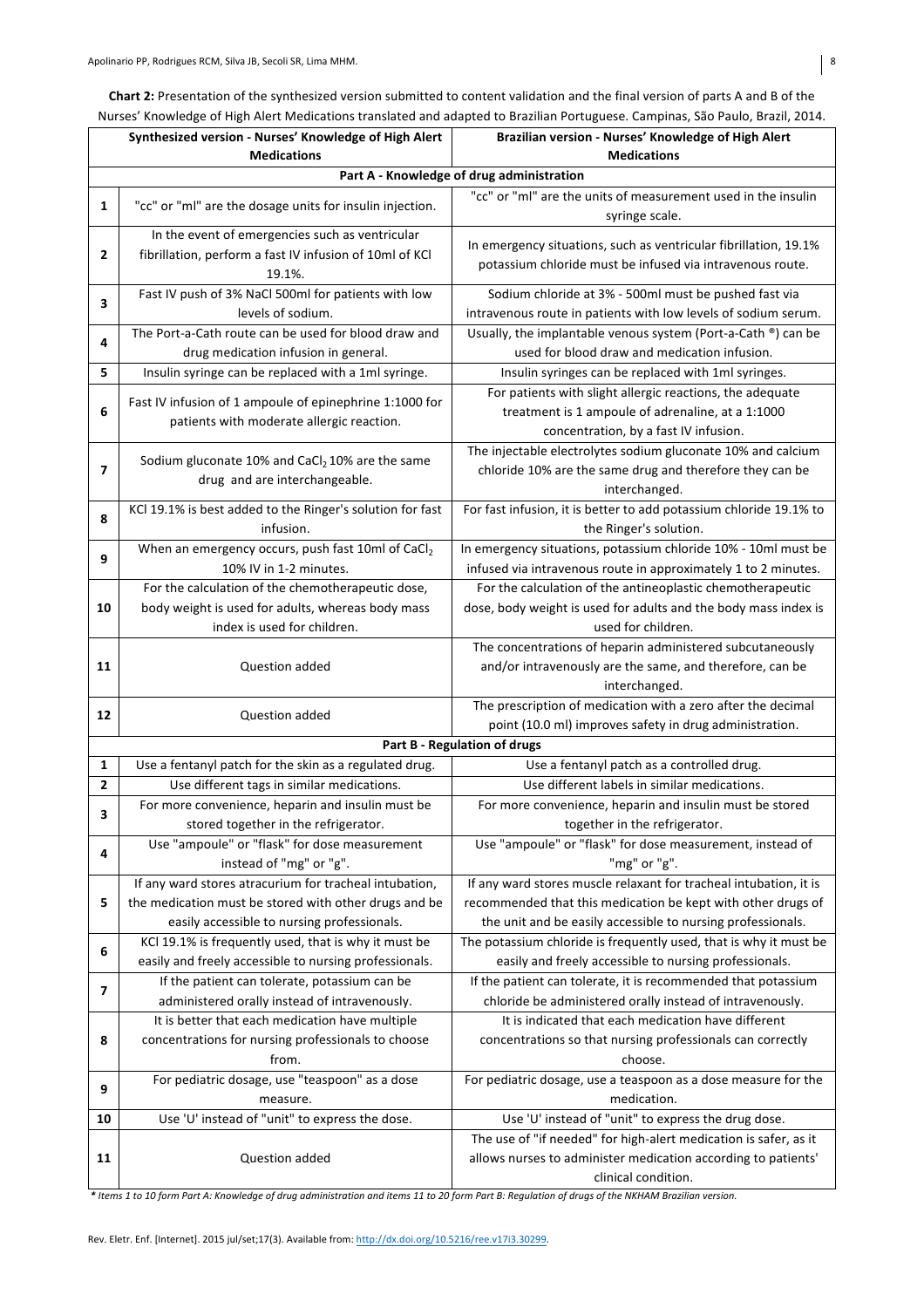# Analysis of the practicability of the NKHAM Brazilian **version**

Regarding the practicability of the Brazilian version of NKHAM parts A and B, assessed at the pre-testing stage (n=40), results showed that 87.5% of participants agreed that the questionnaire instructions were easy to interpret, 85.0% stated that they had no difficulties in answering the questions and 80.0% reported having understood the questionnaire wording. The mean time of completion was 16.5 (1.9) minutes.

## **DISCUSSION**

The objective of this study was to translate and adapt parts A and B of the Nurses' Knowledge of High Alert Medications *-* NKHAM into Brazilian Portuguese and assess its practicability when applied to nurses of semiintensive and intensive units of a teaching hospital in the countryside of the state of São Paulo. After a strict adaptation process, performed in compliance with the recommendations of the international literature<sup>(18-19)</sup>, the adapted version was considered as equivalent (semantically, idiomatically, culturally and conceptually) for the Brazilian context.

In the process of translation and adaptation, it is necessary to adapt the language from a cultural and conceptual point of view to the concerned population, while keeping the objective of the original instrument. The degree of agreement among the specialists committee had 85% of questions with a CVI above 0.78, which is the minimum value recommended in the international literature<sup>(21-23)</sup>. For the other questions, the face-to-face meeting between the committee members enabled a broad discussion of all items until a consensus was reached regarding the translation, with the purpose of making it easier to understand the instrument.

It is noteworthy that, at this stage, the translation and adaptation process involved the discussion with several health professionals in the search of the equivalence of terms that are unusual to the Brazilian culture. Thus, questions related to the concentration of the potassium

chloride electrolyte had to be modified in order to replace with an equivalent concentration, more common in the Brazilian culture. For the same reason, the medication "atracurium" was replaced, since it is not frequently used in our context, with its therapeutic meaning "muscle relaxant", thus keeping the meaning of the original question. 

The discussion among the members of the specialist committee and the authors of this study resulted in the recommendation to include three questions in the original instrument, which aimed to assess the knowledge of nurses regarding aspects related to the safe administration of drugs (question 12 of part A and question 11 of part B), and further examine nurses' knowledge of the administration of injectable anticoagulant (question 11 of part A). After the consent of the author of the original instrument, three questions were added to the Brazilian version of the NKHAM for application at pre-testing. Hence, the instrument final score totaled 115 possible points, being 60 in part A and 55 in part B.

The Brazilian version was submitted to pre-testing, which aimed to respect the meaning of the original version, to improve understanding, to find errors and/or problems in the application of the adapted instrument  $(18-p)$  $19)$ . The results of the pre-testing stage of the Brazilian version of NKHAM parts A and B showed that, despite changes made at the content validity stage after recommendation by the specialist committee, some questions of the instrument were not easily understood by health professionals of intensive and semi-intensive departments of the university hospital, who had long working time at the institution (mean of 10 years) and large experience (mean of 11 years). It was possible to detect some words and expressions that led to confusion and ambiguity, with consequences on the quality of the measurement, with new adaptations being made in the instrument so as to ensure understanding and coherence of items.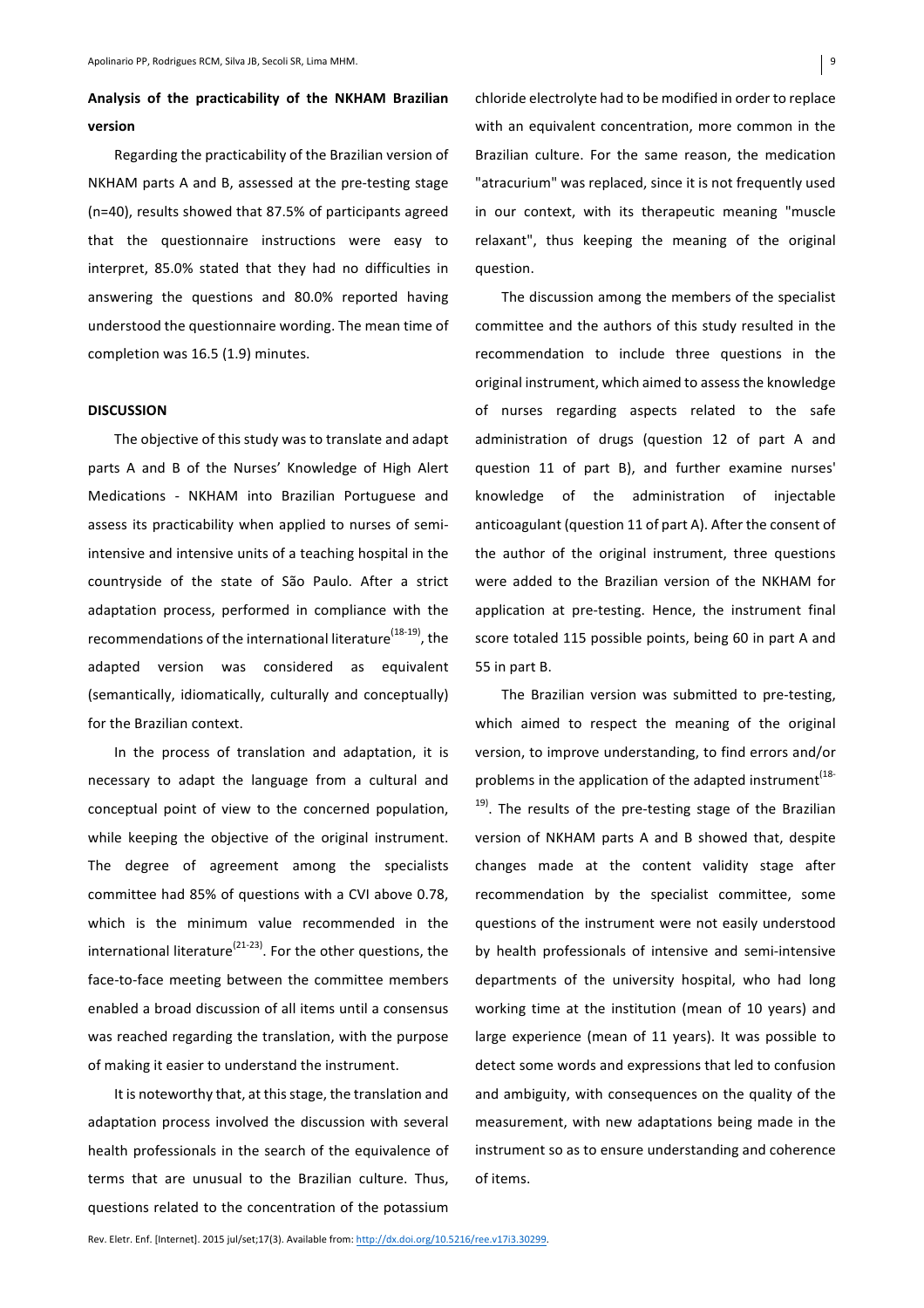Regarding the practicability of the instrument, although the mean length of application (16.1 minutes) had no consequence for respondents, additional instructions were included to facilitate and speed up the completion of the questionnaire and to improve its understanding. 

The relevance of the findings of this study is on the fact that it makes available to the Brazilian scientific community the first questionnaire for assessing nurses' knowledge of high-alert medications, which can be used in the evaluation of the results of interventions made for the optimization of nurses' continued education on highalert medications, while allowing for the comparison between the findings of multicentric studies<sup>(18-19)</sup>.

The measurement of nurses' knowledge about these drugs is a useful tool in the educational and organizational contexts, since the lack of knowledge on high-alert medications among nurses is directly related to medication errors<sup>(8-12)</sup>. The instrument can also be used by professionals as a self-evaluation tool and trigger a critical reflection about the implications of continued education on the quality of health care, managerial and educational practices. The application of measurements that enable the improvement of the medication system is essential for the promotion of safety and quality of care provided to patients<sup>(9,14-15)</sup>.

As a limitation of this study, we can mention the translation and adaptation of only a part of the original instrument, as well as the fact that the measurement properties of the adapted version have not been tested. However, the refinement of the measurement of the adapted questionnaire will allow for the objective assessment of the nurses' knowledge on high-alert medications - a nonexistent assessment in our field, which is essential for supporting the implementation of educational programs in place and/or the improvement of nurses' training on safety of drug administration.

Further studies are necessary to test the measurement properties of parts A and B of the Brazilian version of NKHAM and to allow for its wide use in nursing teaching, care and research.

## **CONCLUSIONS**

The adaptation process of the Brazilian version of NKHAM to Brazilian Portuguese strictly followed the methodological steps recommended by the international literature. The adapted version was considered equivalent regarding semantic, idiomatic, cultural and conceptual equivalences, and showed practicability regarding the mean time of completion. However, it is recommended that its psychometric properties be assessed, such as reliability and validity, so as to enable its broad application in different contexts of nurses' action.

#### **REFERENCES**

1. Instituto para Práticas Seguras no uso de Medicamentos (ISMP-Brasil). Medicamentos Potencialmente Perigosos [Internet]. Belo Horizonte: ISMP [acessado em 11 abril 2015]. Disponível em

# http://www.boletimismpbrasil.org/boletins/pdfs/boletim\_ISM P\_13.pdf

2. Cohen MR, Smetzer JL, Tuohy NR, Kilo CM. High-Alert medication: safeguarding against errors. In Cohen MR, editor. Medication Errors. 2<sup>ª</sup> ed. Washington (DC): American Pharmaceutical association; 2007. p.317-411. 3. Hicks RW, Cousins DD, Williams RL. Selected medicationerror data from USP's MEDMARX program for 2002. Am J Health Syst Pharm. 2004; 61(10): 993-1000.

4. Agência Nacional de Vigilância Sanitária (ANVISA). Assistência segura: uma reflexão teórica aplicada à prática. Série: Segurança do Paciente e Qualidade em Serviço de Saúde. 1ª ed. Brasília (DF): Anvisa; 2013.172p.

5. Jha AK, Larizgoitia I, Audera-Lopez C, Prasopa-Plaizier N, Waters H, Bates DW. The global burden of unsade medical care: analytic modeling of observational studies. BMJ Qual Saf. 2013; 22:809-815.

6. Consórcio Brasileiro de Acreditação de Sistemas e Serviços de Saúde. Padrões de Acreditação da Joint Commission International para Hospitais. Rio de Janeiro, 4ª ed. 2010. 7. Institute for Healthcare Improvement. How-to Guide: Prevent Harm from High-Alert Medications. Cambridge, MA: Institute for Healthcare Improvement; 2012.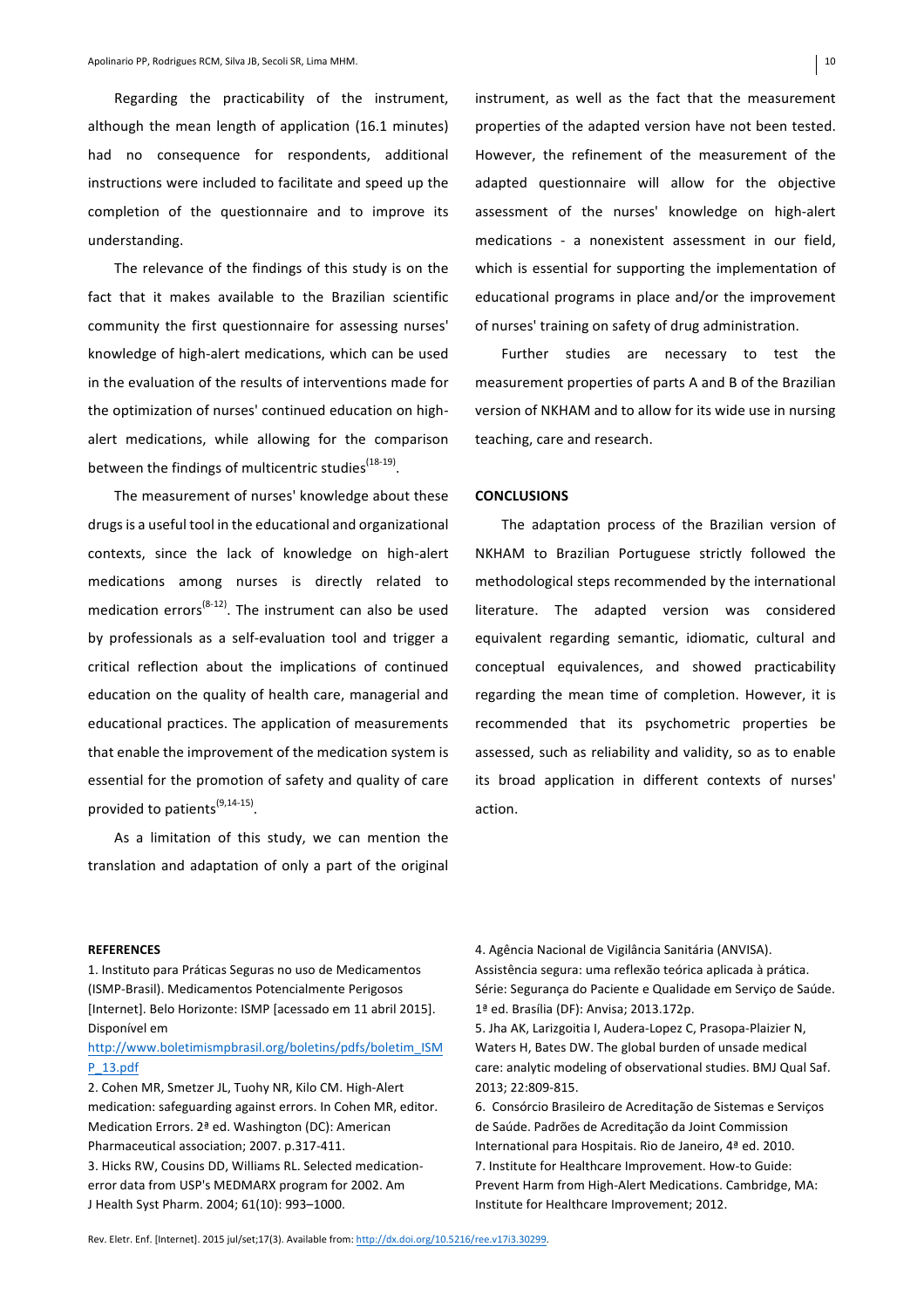8. Fakih FT, Freitas GF, Secoli SR. Medicação: aspectos éticoslegais no âmbito da enfermagem. Rev Bras Enferm. 2009; 62(1):132-5.

9. Lo TF, Yu S, Chen IJ, Wang KW, Tang FI. Faculties' and nurses' perpectives regarding knowledge of high-alert medication. Nurse Educ Today. 2012; 33 (3):214-21.

10. Brady AM, Malone AM, Fleming S. A literature review of the individual and systems factors that contribute to medication errors in nursing practice. J Nurs Manage. 2009:  $(17): 679 - 697.$ 

11. Hsaio G, Chen I, Yu S, Wei L, Fang Y, Tang F. Nurses' knowledge of high-alert medications: instrument development and validation. J Adv Nurs. 2010; 66 (1): 177-190.

12. Lu MC, Yu S, Chen IJ, Wang KWK, Wu HF, Tang FI. Nurses' knowledge of high-alert medications: a randomized controlled trial. Nurse Educ Today. 2013; 33(1) 24-30.

13. Cheragi MA, Manoocheri H, Mohammadnejad E, Ehsani SR. Types and causes of medication errors from nurse's viewpoint. Iranian Journal of Nursing and Midwifery Research. 2013;18(3):228-31.

14. Shafiei E, Baratimarnani A, Goharinezhad S, Kalhor R, Azmal M. Nurses' perceptions of evidence-based practice: a quantitative study at a teaching hospital in Iran. Med J Islamic Repub Iran. 2014;28:135.

15. Chen MJ, Yu S, Chen IJ, Wang KW, Lan YH, Tang FI. Evaluation of nurses' knowledge and understanding of obstacles encountered when administering resuscitation medications. Nurse Educ Today. 2014; 34 (2): 177 -84. 16. Guillemin F. Bombardier C. Beaton D. Cross-cultural adaptation of health-related quality of life measures: literature review and proposed guidelines. J Clin Epidemiol. 1993 Dec; 46(12):1417-32.

17. Polit DF, Beck CT. Fundamentos de pesquisa em enfermagem: Avaliação de evidências para a prática de enfermagem. 7ª ed. Porto Alegre: Artmed; 2011. 18. Beaton D, Bombardier C, Guillemin F, Ferraz MB. Recommendations for the cross-cultural adaptation of the DASH QuickDASH outcome measures. Toronto: Institute for Work & Health; 2007. [acessado em 19/04/2014]. Disponível em: http://www.dash.iwh.on.ca/system/files/X-CulturalAdaptation-2007.pdf

19. Acquadro C, Conway K, Hareendran A, Aaronson N. Literature review of methods to translate health-related quality of life questionnaires for use in multinational clinical trials. Value Health. 2008;11(3):509-21. 20. Alexandre NMC, Coluci MZO. Validade de conteúdo nos processos de construção e adaptação de instrumentos de medidas. Cienc Saude Coletiva. 2011; 16(7):3061-8. 21. Lynn MR. Determination and Quantification of Content Validity. Nurs Res. 1986; 35(6): 382-5. 22. Tilden VP, Nelson CA, May BA. Use of qualitative methods to enhance content validity. Nurs Res. 1990; 39(3):172-5. 23. Polit DF, Beck CT. The content validity index: are you sure you know what's being reported? Critique and recomendations. Res Nurs Health. 2006: 29:489-97. 24. Coluci MZO, Alexandre NMC. Development of a questionnaire to evaluate the usability of assessment instruments. Rev Enferm UERJ. 2009; 17(3):378-82.

Received: 06/07/2014. Accepted: 03/20/2015. Published: 09/30/2015.

## **APPENDIX**

Presentation of the synthesized version submitted to content validation and the final version of parts A and B of the Nurses' Knowledge of High Alert Medications translated and adapted to Brazilian Portuguese. Campinas, São Paulo, Brazil, 2014. Synthesized version - Nurses' Knowledge of High Alert | **Medications Brazilian version - Nurses' Knowledge of High Alert Medications**

| <b>Medications</b>                                         |                                                         | Brazilian version - Nurses' Knowledge of High Alert Medications  |  |  |
|------------------------------------------------------------|---------------------------------------------------------|------------------------------------------------------------------|--|--|
| Parte A - Conhecimento sobre administração de medicamentos |                                                         |                                                                  |  |  |
| 1                                                          | "cc" ou "ml" é a expressão de dosagem para injeção de   | "cc" ou "ml" são as unidades de medida utilizadas na graduação   |  |  |
|                                                            | insulina.                                               | das seringas de insulina.                                        |  |  |
|                                                            | Quando ocorrer uma emergência tal como fibrilação       | Em situações de emergência como uma fibrilação ventricular,      |  |  |
| $\overline{2}$                                             | ventricular, infunda rapidamente 10 ml de KCL 19,1%     | deve-se infundir Cloreto de Potássio 19,1% em bolus por via      |  |  |
|                                                            | intravenoso.                                            | intravenosa.                                                     |  |  |
| 3                                                          | Infusão rápida intravenosa de NaCl 3% 500mL para        | Deve-se infundir rapidamente Cloreto do Sódio %3-500 ml por      |  |  |
|                                                            | paciente que tenha baixo nível de sódio.                | via intravenosa em pacientes que apresentem baixo nível de       |  |  |
|                                                            |                                                         | sódio sérico.                                                    |  |  |
| 4                                                          | A via de Port-a-Cath pode ser usada para retirada de    | Em geral, o cateter venoso totalmente implantável (Port-a-Cath   |  |  |
|                                                            | sangue e infusão de medicamentos em geral.              | ®) pode ser usado para coleta de sangue e infusão de             |  |  |
|                                                            |                                                         | medicamentos.                                                    |  |  |
| 5                                                          | Seringa de insulina pode ser substituída por seringa de | As seringas de insulina podem ser substituídas por seringas de 1 |  |  |
|                                                            | 1 mL.                                                   | mL.                                                              |  |  |